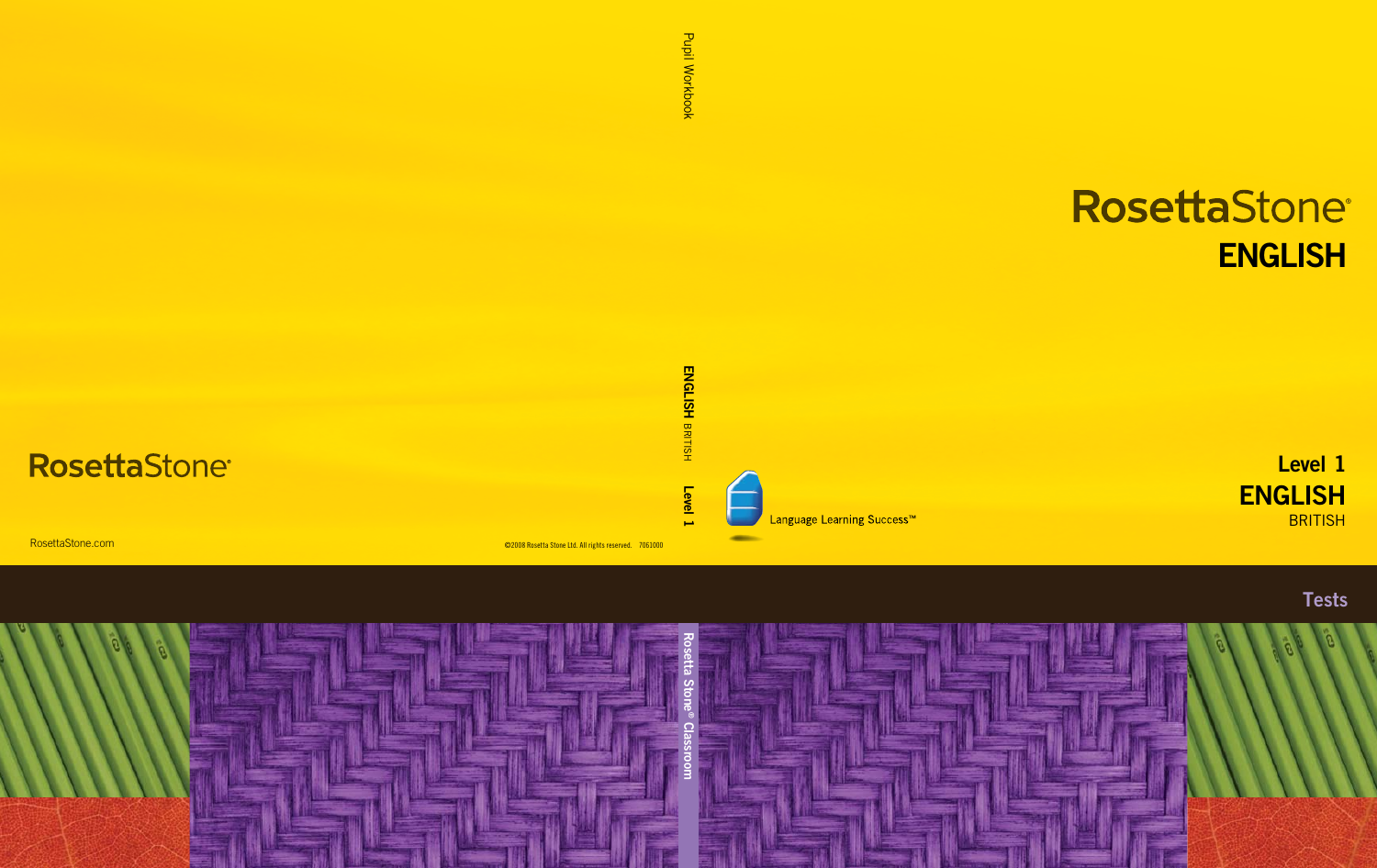WKT-ENB-L1-1.0 ISBN 978-1-60391-950-0

All information in this document is subject to change without notice. This document is provided for informational purposes only and Rosetta Stone Ltd. makes no guarantees, representations or warranties, either express or implied, about the information contained within the document or about the document itself. Rosetta Stone®, Language Learning Success® and Dynamic Immersion® are trademarks of Rosetta Stone Ltd. Copyright © 2008 Rosetta Stone Ltd. All rights reserved.

Printed in the United States of America

Rosetta Stone Harrisonburg, Virginia USA T (540) 432-6166 • (800) 788-0822 in USA and Canada F (540) 432-0953 RosettaStone.com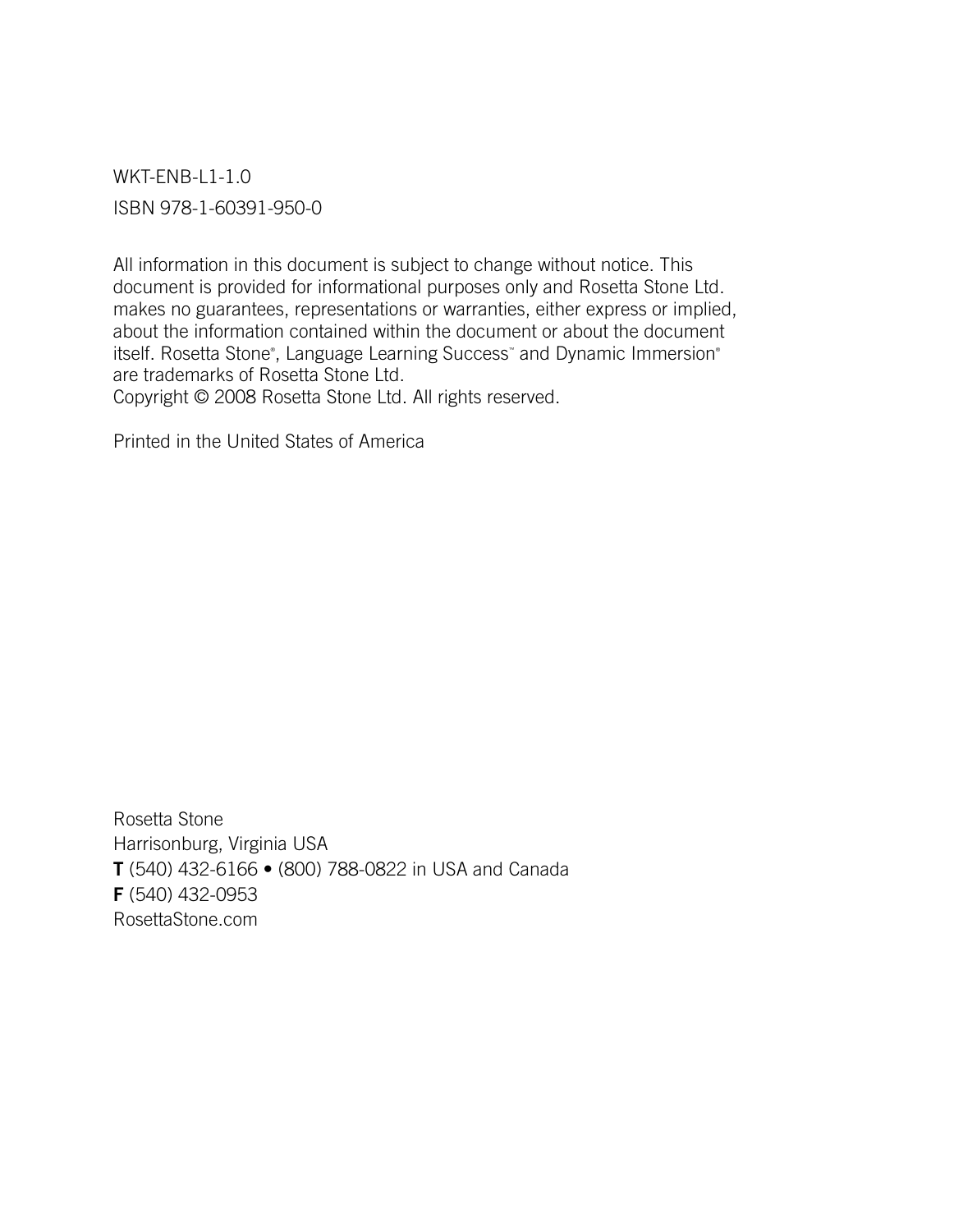# **Unit 1, Lesson 1, Test**

|    | Section 1. Circle the answer that completes each sentence. |                         |                                                                                                      |    |     |       |     |
|----|------------------------------------------------------------|-------------------------|------------------------------------------------------------------------------------------------------|----|-----|-------|-----|
|    | 1) ______ men are running.                                 |                         |                                                                                                      |    |     |       |     |
|    |                                                            | a. He b. The c. A       |                                                                                                      |    |     |       |     |
|    | 2) The $\_\_\_\_\$ is eating.                              |                         |                                                                                                      |    |     |       |     |
|    |                                                            | a. girls b. boy c. men  |                                                                                                      |    |     |       |     |
|    | 3) The boys ________ drinking.                             |                         |                                                                                                      |    |     |       |     |
|    | a. is                                                      | b. are c. they          |                                                                                                      |    |     |       |     |
|    | 4) _______ are running.                                    |                         |                                                                                                      |    |     |       |     |
|    |                                                            | a. They b. She c. He    |                                                                                                      |    |     |       |     |
|    | 5) The woman is coo_______.                                |                         |                                                                                                      |    |     |       |     |
|    |                                                            | a. king b. ting c. ding |                                                                                                      |    |     |       |     |
|    | 6) The girls are swim________.                             |                         |                                                                                                      |    |     |       |     |
|    |                                                            | a. ning b. ding c. ming |                                                                                                      |    |     |       |     |
|    | Section 2. Finish each sentence. Follow the example:       |                         |                                                                                                      |    |     |       |     |
|    |                                                            |                         |                                                                                                      |    |     |       |     |
|    | The men                                                    |                         |                                                                                                      |    |     |       |     |
|    | 1) He                                                      |                         |                                                                                                      |    |     |       |     |
|    | 2) The girl                                                |                         |                                                                                                      |    |     |       |     |
|    | 3) They                                                    |                         |                                                                                                      |    |     |       |     |
| 4) | The women                                                  |                         |                                                                                                      |    |     |       |     |
|    |                                                            |                         |                                                                                                      |    |     |       |     |
|    |                                                            |                         | Section 3. Circle the word that does not belong in each group. Follow the example:                   |    |     |       |     |
|    | the                                                        | they                    | a                                                                                                    |    |     |       |     |
| 1) | goodbye                                                    | women                   | hello                                                                                                |    |     |       |     |
| 2) | he                                                         | she                     | the                                                                                                  |    |     |       |     |
| 3) | reading                                                    | writing                 | drinking                                                                                             |    |     |       |     |
|    |                                                            |                         |                                                                                                      |    |     |       |     |
|    |                                                            |                         | Section 4. Circle the word that does not belong in each feminine/masculine or singular/plural group. |    |     |       |     |
| 1) | boy                                                        | women                   | girls                                                                                                | 2) | man | girls | boy |
| 3) | woman                                                      | men                     | boys                                                                                                 |    |     |       |     |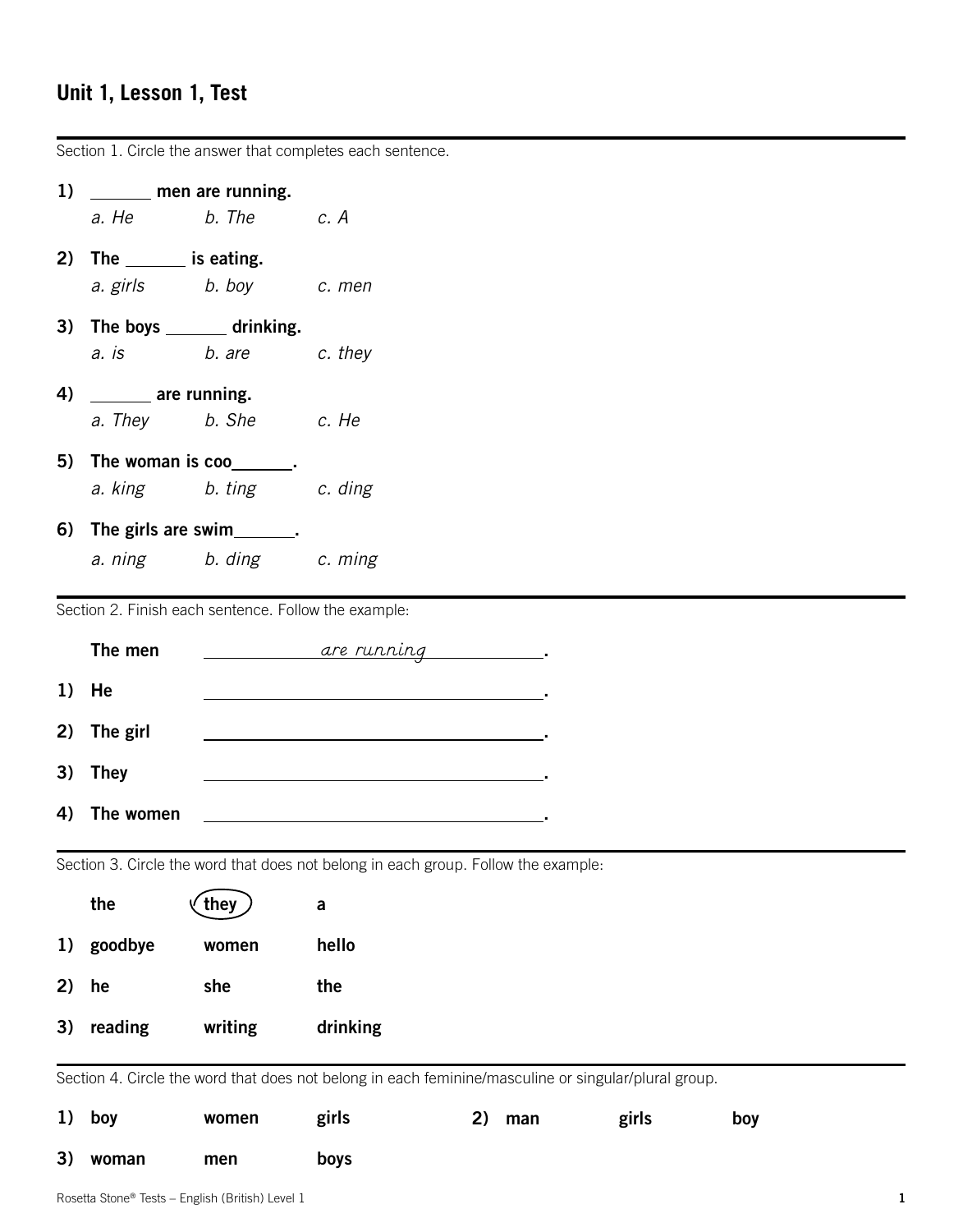#### **Unit 1, Lesson 2, Test**

Section 1. Choose a word or phrase from each column to form complete sentences. Words or phrases may be used more than once. Follow the example:

| <del>The child and the woman</del> | IS              | eating bread    |
|------------------------------------|-----------------|-----------------|
| What                               | are             | walking         |
| The adults                         | is not          | <i>bicycles</i> |
| The dog                            | are not         | rice            |
| The boys                           | <del>have</del> | a dog           |
| The girl                           | has             | this            |
| She                                | do not have     | reading a book  |
| The men                            | does not have   | sleeping        |

*The child and the woman have bicycles.*

| IJ |    |
|----|----|
| 3) | ,, |
| 5) |    |

Section 2. Complete each list with an appropriate word. Follow the example:

|    | apples<br>eggs<br>sandwiches | 1) | coffee<br>milk | 2) | cat<br>dog   |  |
|----|------------------------------|----|----------------|----|--------------|--|
| 3) | driving<br>running           | 4) | child<br>boy   | 5) | men<br>women |  |

Section 3. Write *a*, *an* or *and* where necessary. Some answer lines will be empty. Follow the examples:

| What is this? This is | rice. | The child is not driving $\qquad a$ | car. |
|-----------------------|-------|-------------------------------------|------|
|                       |       |                                     |      |

- 1) The boy  $\frac{1}{\sqrt{2}}$  the girl are not sleeping. 2) They are eating  $\frac{1}{\sqrt{2}}$  eggs.
	-
- 3) The woman is not eating \_\_\_\_\_\_\_\_ apple. 4) He is drinking \_\_\_\_\_\_\_ coffee.
- 
- 5) The dog is not eating \_\_\_\_\_\_\_\_ sandwich. 6) They are eating apples \_\_\_\_\_\_\_ bread.
	-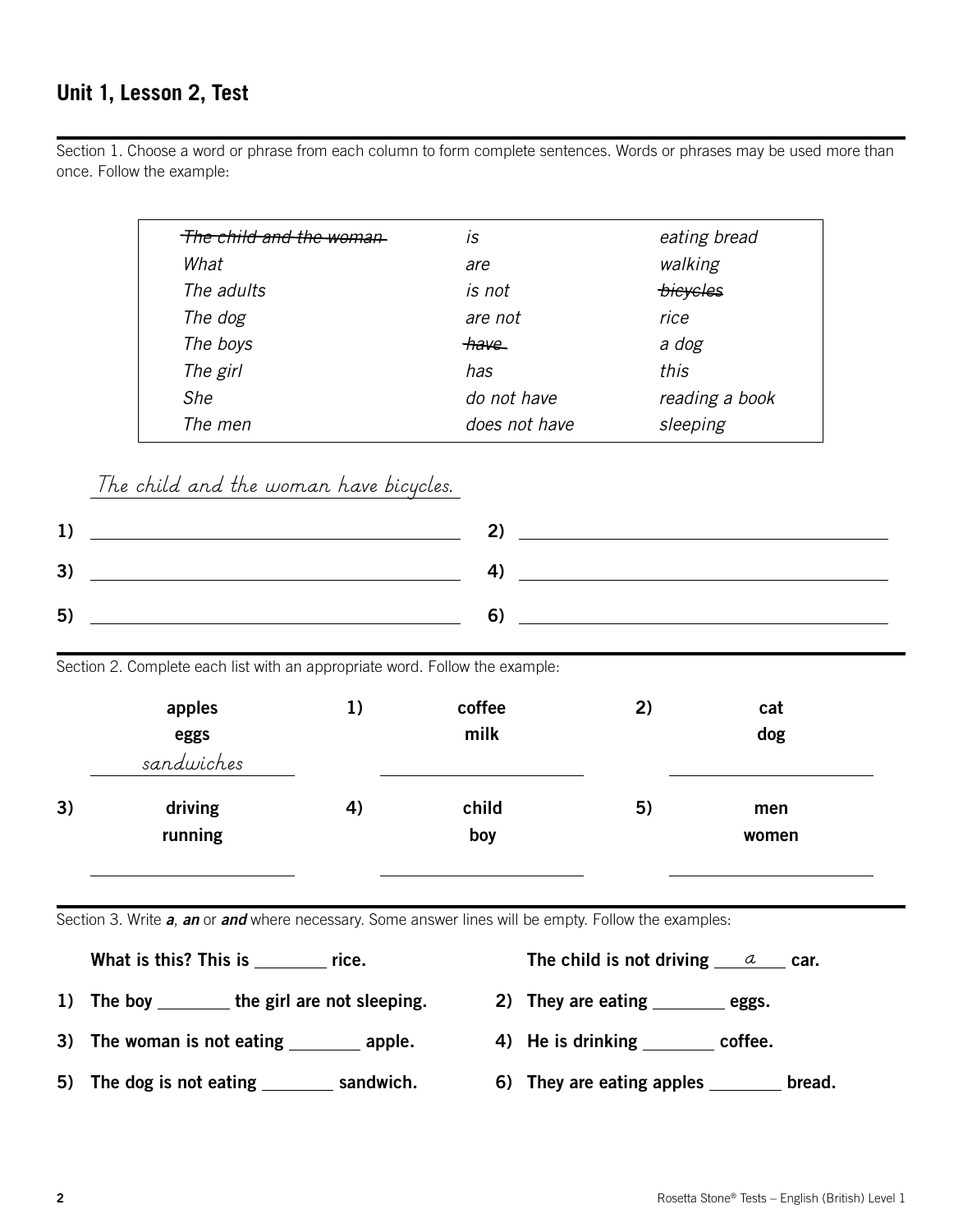# **Unit 1, Lesson 3, Test**

|    | He has a blue pen. (You)                                                                                                                        |                                                 |          | You have a blue pen.                                                                                                                                                                                                          |                           |                                                                                                                      |
|----|-------------------------------------------------------------------------------------------------------------------------------------------------|-------------------------------------------------|----------|-------------------------------------------------------------------------------------------------------------------------------------------------------------------------------------------------------------------------------|---------------------------|----------------------------------------------------------------------------------------------------------------------|
| 1) | The flowers are big. (The dog)                                                                                                                  |                                                 |          |                                                                                                                                                                                                                               |                           |                                                                                                                      |
| 2) | I am a pupil. (He)                                                                                                                              |                                                 |          |                                                                                                                                                                                                                               |                           |                                                                                                                      |
| 3) | They are walking. (The doctor)                                                                                                                  |                                                 |          |                                                                                                                                                                                                                               |                           |                                                                                                                      |
| 4) | What are you doing? (The woman)                                                                                                                 |                                                 |          | the control of the control of the control of the control of the control of the control of the control of the control of the control of the control of the control of the control of the control of the control of the control |                           |                                                                                                                      |
| 5) | I do not have a dog. (The girl)                                                                                                                 |                                                 |          |                                                                                                                                                                                                                               |                           |                                                                                                                      |
| 6) | The dog has a red ball. (The cats)                                                                                                              |                                                 |          |                                                                                                                                                                                                                               |                           |                                                                                                                      |
| 7) | He is a teacher. (We)<br><u> 1989 - Johann Stoff, deutscher Stoffen und der Stoffen und der Stoffen und der Stoffen und der Stoffen und der</u> |                                                 |          |                                                                                                                                                                                                                               |                           |                                                                                                                      |
| 8) | The child is not driving. (I)                                                                                                                   |                                                 |          |                                                                                                                                                                                                                               |                           |                                                                                                                      |
|    | Section 2. Answer each question in a complete sentence. Follow the example:                                                                     |                                                 |          |                                                                                                                                                                                                                               |                           |                                                                                                                      |
|    | What is he doing?                                                                                                                               | He is eating a sandwich.                        |          |                                                                                                                                                                                                                               |                           |                                                                                                                      |
| 1) | What are you doing?                                                                                                                             |                                                 | 2)       |                                                                                                                                                                                                                               | Are you a police officer? |                                                                                                                      |
| 3) | Do you have a horse?                                                                                                                            | <u> 1999 - John Stone, amerikansk politiker</u> | 4)       | What are you eating?                                                                                                                                                                                                          |                           | <u> 1980 - Jan Stein Stein Stein Stein Stein Stein Stein Stein Stein Stein Stein Stein Stein Stein Stein Stein S</u> |
| 5) | What are you drinking?<br><u>University</u>                                                                                                     |                                                 | 6)       | Are you a pupil?                                                                                                                                                                                                              |                           |                                                                                                                      |
|    | Section 3. Complete each sentence with an appropriate word or phrase from the text box. Follow the example:                                     |                                                 |          |                                                                                                                                                                                                                               |                           |                                                                                                                      |
|    |                                                                                                                                                 | red bicycle                                     | swimming | blue                                                                                                                                                                                                                          | are pupils                |                                                                                                                      |

|  |  |  |  |  | Section 1. Use the information in brackets to rewrite each sentence. Follow the example: |  |
|--|--|--|--|--|------------------------------------------------------------------------------------------|--|

|                         | police officer                                                                                                       | <del>sandwiches</del> | water                                       |  |
|-------------------------|----------------------------------------------------------------------------------------------------------------------|-----------------------|---------------------------------------------|--|
| The women are eating    |                                                                                                                      |                       | sandwiches ___. 1) The girl does not have a |  |
| 2) The children are not | <u> 1980 - Jan Barbara Barbara, prima popular popular popular popular popular popular popular popular popular po</u> |                       | 3) We                                       |  |
| 4) He is not a          |                                                                                                                      |                       | 5) The sky is                               |  |
| 6) I am drinking        |                                                                                                                      |                       |                                             |  |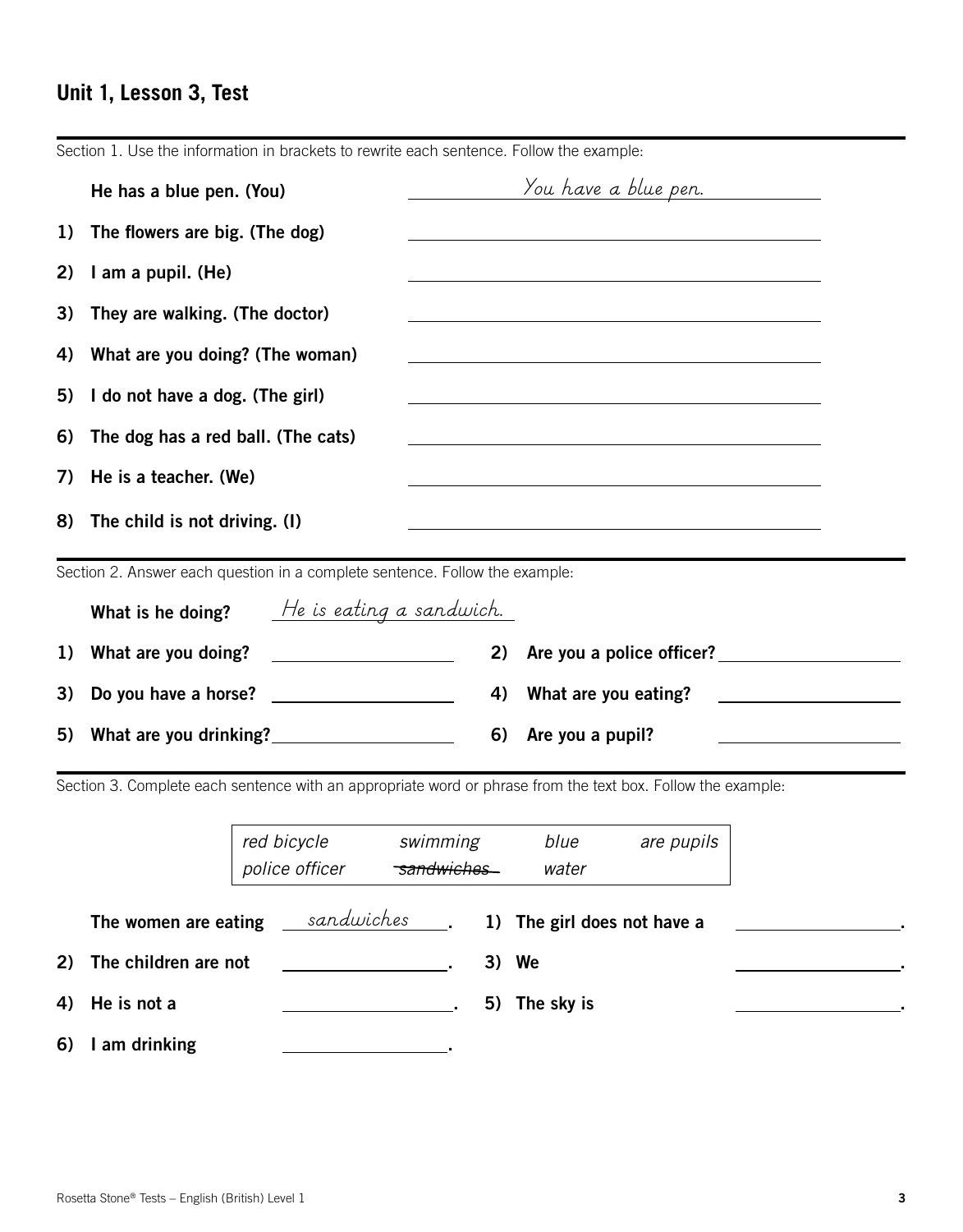# **Unit 1, Lesson 4, Test**

| boy           | girl  | <del>horse</del> man |            |          |             |       |       |
|---------------|-------|----------------------|------------|----------|-------------|-------|-------|
| 1) grass      | three | flowers              | tree       | 2) plate | bowl        | phone | cup   |
| 3) yellow two |       | blue                 | red        | 4) moon  | dress skirt |       | coat  |
| 5) rice       | keys  | egg                  | apple      | 6) bed   | table chair |       | adult |
| 7) tree       | two   | one                  | <b>SIX</b> |          |             |       |       |

Section 1. Choose the word that does not belong in each group. Follow the example:

Section 2. Write a a question for each answer provided. Follow the example:

|    | <u>What is the boy eating?____</u>                                              | The boy is eating an apple.  |
|----|---------------------------------------------------------------------------------|------------------------------|
| 1) | <u> 1989 - Johann Stoff, Amerikaansk politiker (</u>                            | I have a pen.                |
| 2) |                                                                                 | There are six chairs.        |
| 3) | <u> 1989 - Johann Barbara, martxa alemaniar arg</u>                             | It is a mobile phone.        |
| 4) |                                                                                 | The man is buying a hat.     |
| 5) | the contract of the contract of the contract of the contract of the contract of | No. She does not have a dog. |
| 6) |                                                                                 | Two flowers are red.         |

Section 3. Circle the best answer to each question. Follow the example:

|    | Who has the ball?<br>a. The boy is running.                                      | $b$ . The boy has the ball.     | c. The boy has three balls.    |
|----|----------------------------------------------------------------------------------|---------------------------------|--------------------------------|
| 1) | What are you doing?<br>a. We are driving.                                        | b. I do not have a car.         | c. There are two bicycles.     |
| 2) | Is the fish yellow?<br>a. There is one yellow fish. b. No. I do not have a fish. |                                 | c. Yes. The fish is yellow.    |
| 3) | How many books are there?<br>a. Two books are green.                             | b. There are five books.        | c. She has six books.          |
| 4) | How many hats are red?<br>a. Two hats are red.                                   | b. I have a red hat.            | c. The hats are red.           |
| 5) | Does he have a cat?<br>a. It is a cat.                                           | b. No. The cat is not sleeping. | c. No. He does not have a cat. |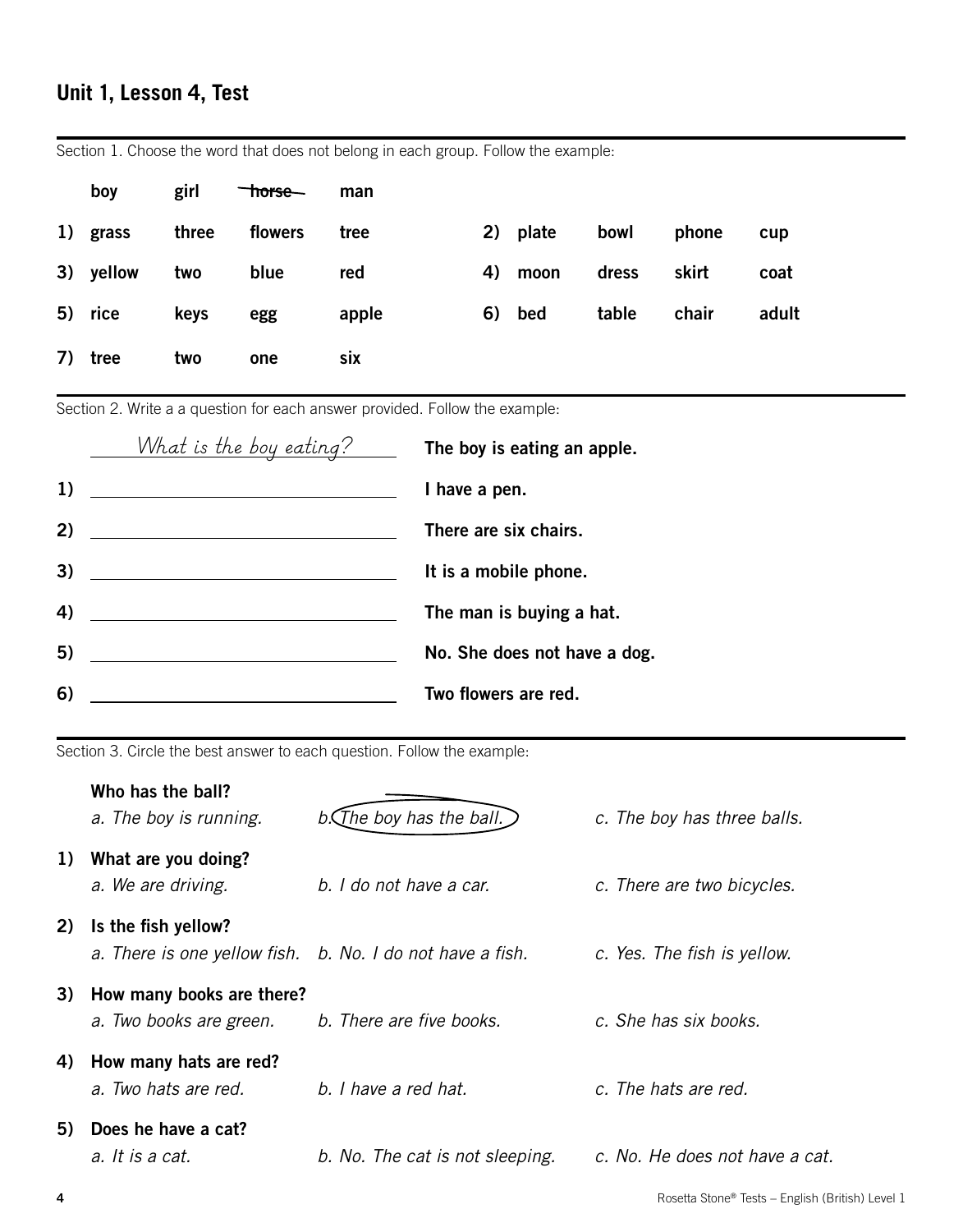# **Unit 2, Lesson 1, Test**

|    | What is this? (coffee)                                                               | This is coffee.                                                                                                        |
|----|--------------------------------------------------------------------------------------|------------------------------------------------------------------------------------------------------------------------|
| 1) | What are you doing? (eating)                                                         | <u> 1989 - Johann Barn, mars ann an t-Amhain Aonaich an t-Aonaich an t-Aonaich ann an t-Aonaich ann an t-Aonaich</u>   |
| 2) | Are you drinking milk? (water)                                                       |                                                                                                                        |
| 3) | Do you have a pen? (yes)                                                             | <u> 1989 - Johann Stoff, deutscher Stoffen und der Stoffen und der Stoffen und der Stoffen und der Stoffen und der</u> |
| 4) |                                                                                      | Who is playing? (the mother and the daughter) ___________________________________                                      |
| 5) | How old are you? (12)                                                                |                                                                                                                        |
|    | 6) How old is he? $(4)$                                                              | <u> 1989 - Johann Barn, amerikansk politiker (d. 1989)</u>                                                             |
|    | Section 2. Fill in each blank space with an appropriate word. Follow the example:    |                                                                                                                        |
|    | $\perp$ have a bicycle. My bicycle is red.                                           |                                                                                                                        |
|    | 1) ________ have one daughter. Our daughter is two years old.                        |                                                                                                                        |
|    | 2) is eating his sandwich.                                                           |                                                                                                                        |
| 3) | has flowers. Her flowers are red and blue.                                           |                                                                                                                        |
| 4) | are drinking their coffee.                                                           |                                                                                                                        |
| 5) | The woman and ________ dog are playing.                                              |                                                                                                                        |
| 6) | The man and __________ sons are sleeping.                                            |                                                                                                                        |
| 7) | The parents and _________ children are swimming.                                     |                                                                                                                        |
| 8) | The husband and _______ wife are reading the newspaper.                              |                                                                                                                        |
|    | Section 3. Solve each equation and write the answer on the line. Follow the example: |                                                                                                                        |
|    | four $+$ three $=$<br>seven                                                          |                                                                                                                        |
|    | 1) five $\pm$ one $=$                                                                | 2) eight + two =                                                                                                       |

Section 1. Answer each question using the information in brackets. Follow the example: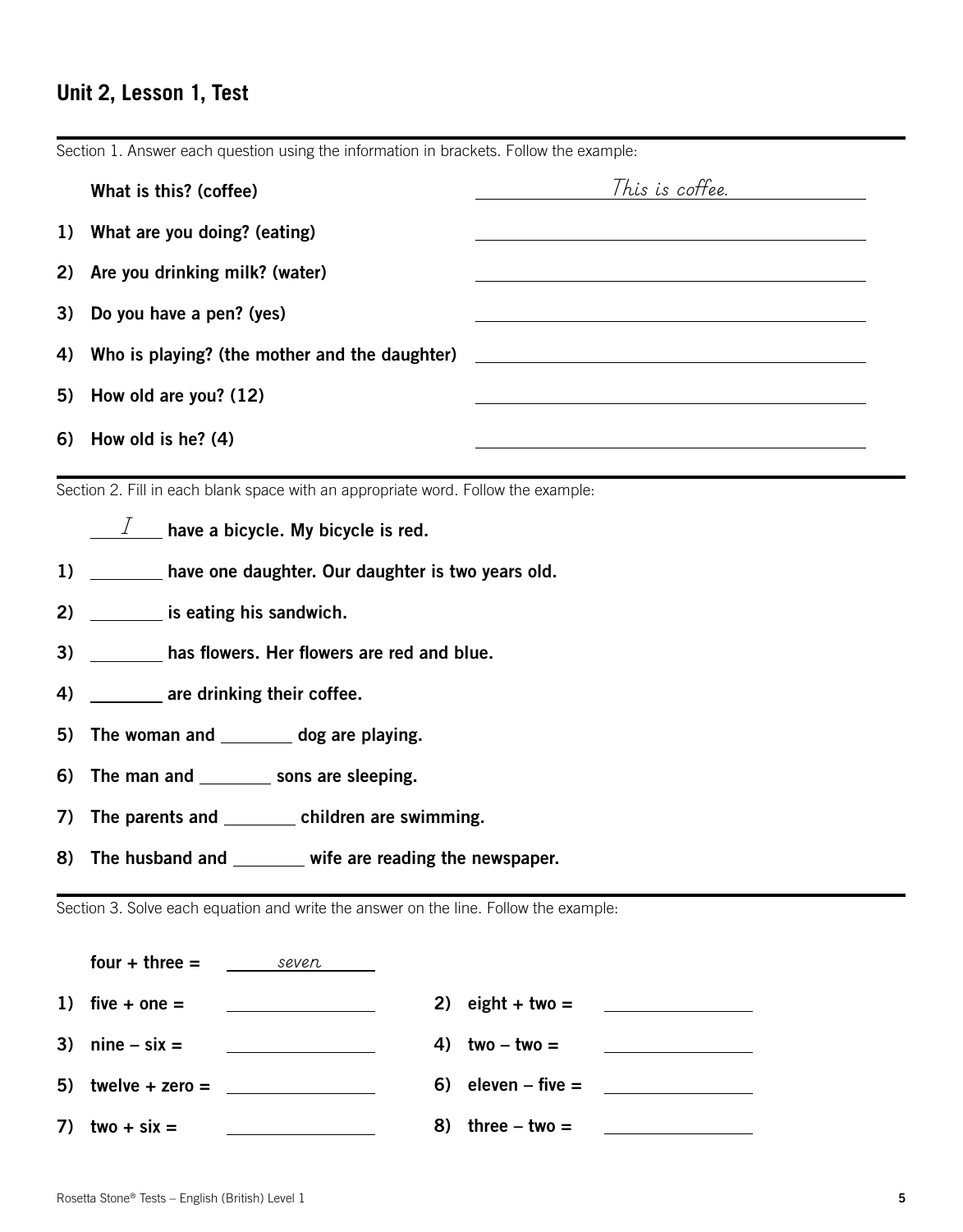## **Unit 2, Lesson 2, Test**

|    |                                       | Section 1. Complete each question. Follow the example:        |
|----|---------------------------------------|---------------------------------------------------------------|
|    | What                                  | _ do you have? I have the blue flowers.                       |
| 1) | <u> a shekara ta 1999 a shekara t</u> | trees are there? There are eleven trees.                      |
| 2) |                                       | are my shoes? Your shoes are under the table.                 |
| 3) |                                       | is playing? The grandfather and the boy are playing.          |
| 4) |                                       | is it? It is a desktop computer.                              |
| 5) |                                       | he have a mobile phone? No. He does not have a mobile phone.  |
| 6) |                                       | you listening to the radio? Yes. I am listening to the radio. |
| 7) |                                       | the bowl yellow? Yes. The bowl is yellow.                     |

Section 1. Complete each question. Follow the example:

Section 2. Read the following information and answer the questions. Follow the example:

There are eight plates. Three plates are red. Five plates are blue. The plates are on the table. The table is in the kitchen. The man is sitting in the kitchen. He is eating a sandwich.

|    |                               | Who is sitting in the kitchen? $\frac{7}{h}$ The man is sitting in the kitchen. |
|----|-------------------------------|---------------------------------------------------------------------------------|
|    | 1) How many plates are there? |                                                                                 |
| 2) | Where are the plates?         |                                                                                 |
|    | 3) How many plates are blue?  |                                                                                 |
| 4) | Where is the table?           |                                                                                 |
| 5) | What is the man doing?        |                                                                                 |

Section 3. Choose a word from the text box to complete each sentence.

|                                              |  |  |  | toilet hugging flat four these sink years under |                                          |
|----------------------------------------------|--|--|--|-------------------------------------------------|------------------------------------------|
| The $\text{toilet}$ is in the bathroom.      |  |  |  |                                                 |                                          |
| 1) _________ are your books.                 |  |  |  | 2) There are _________ bedrooms.                |                                          |
| 3) The parents are _________ their children. |  |  |  | 4) We are listening to the ________.            |                                          |
| 5) The __________ is in the kitchen.         |  |  |  | 6) She is seven old.                            |                                          |
| 7) The boys are playing in the ________.     |  |  |  |                                                 | 8) The keys are _________ the newspaper. |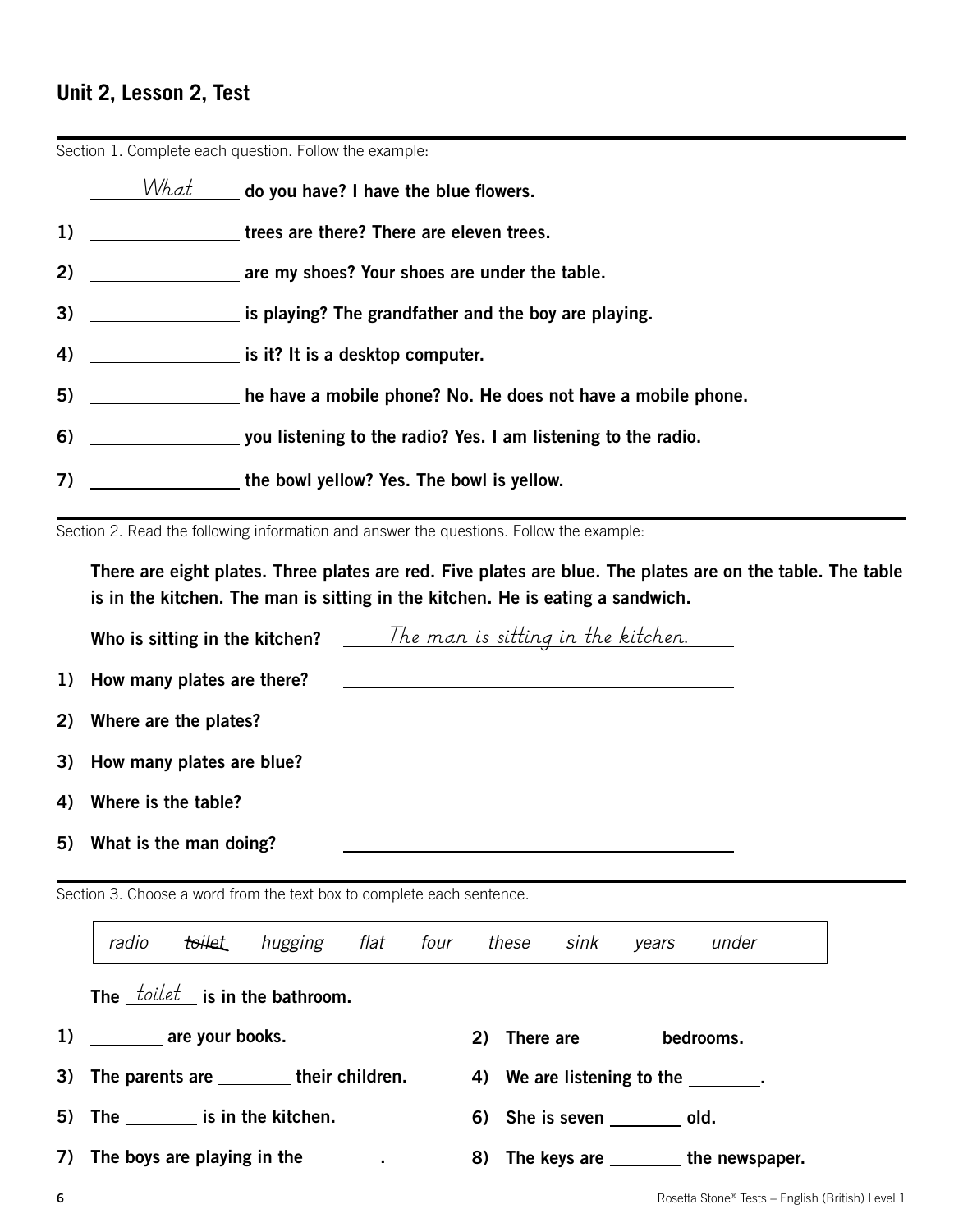#### **Unit 2, Lesson 3, Test**

| Who is eating in the dining room? The man <u>said is eating in the dining room.</u> |           |
|-------------------------------------------------------------------------------------|-----------|
|                                                                                     |           |
|                                                                                     |           |
|                                                                                     |           |
|                                                                                     |           |
| 5) Where do you live?                                                               | Rome.     |
| 6) How many brothers do you have?                                                   | brothers. |

Section 1. Answer the questions by completing each sentence. Follow the example:

Section 2. Circle the word that does not belong in each group. Follow the example:

|       | horse    | dog           | cat             | (man)       |
|-------|----------|---------------|-----------------|-------------|
| 1)    | Italy    | Russia        | <b>New York</b> | Egypt       |
| 2) Mr |          | name          | <b>Miss</b>     | <b>Mrs</b>  |
|       | 3) park  | street        | bridge          | shoe        |
| 4)    | room     | far           | near            | under       |
|       | 5) Paris | <b>Moscow</b> | <b>Beijing</b>  | <b>Mike</b> |

Section 3. Circle the correct word to complete each sentence.

- 1) (*I* / *My*) name is Anne. (*I* / *My*) am a doctor.
- 2) We (*is* / *are*) from Italy. We (*live* / *lives*) in Rome.
- 3) (*He* / *His*) name is John. (*He* / *His*)is a teacher.
- 4) (*This* / *These*) is my bedroom. The bedroom is (*in* / *on*) the house.
- 5) She (*live* / *lives*) in a flat.
- 6) Where (*do* / *does*) you (*live* / *lives*)? I (*live* / *lives*) in a house.
- 7) Where are you (*from* / *far*)? I am (*from* / *far*) Brazil.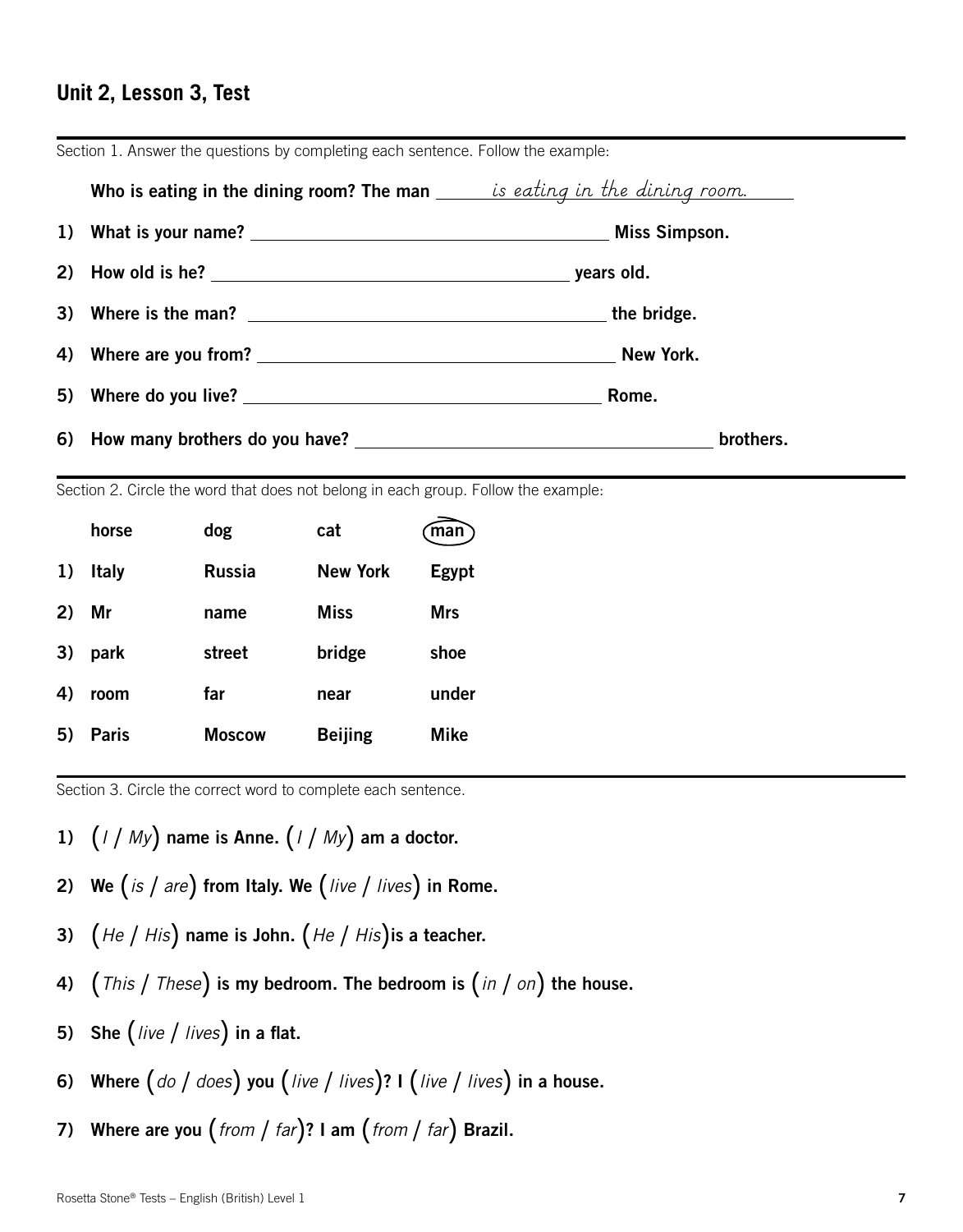## **Unit 2, Lesson 4, Test**

Section 1. Circle the sentence that best describes each picture.



- 1) a. She is ill.
	- b. She is cold.
	- c. She is hungry.



- 4) a. He has grey hair. b. I have grey hair.
	- c. We have grey hair.



- 2) a. The bed is black. b. The belt is red. c. The tie is green.
	-
- 5) a. He is not hungry. b. I'm cold.
	- c. We are not thirsty.



- 3) a. They are hungry. b. We are tired.
	- c. He is not cold.

Section 2. Answer each question using the information in brackets. Follow the example:

|    | Are you thirsty? (yes) $\frac{\gamma_{es}}{\gamma_{cs}}$ $\frac{\gamma_{m}}{\gamma_{m}}$ thirsty. | 1) How are you? (fine) $\frac{1}{\sqrt{1-\frac{1}{2}}\sqrt{1-\frac{1}{2}}\sqrt{1-\frac{1}{2}}\sqrt{1-\frac{1}{2}}}}$                                                                                                                      |
|----|---------------------------------------------------------------------------------------------------|-------------------------------------------------------------------------------------------------------------------------------------------------------------------------------------------------------------------------------------------|
| 2) | What colour is her hair? (brown) _______________                                                  |                                                                                                                                                                                                                                           |
|    | 4) What is your name? (Amy) $\frac{1}{2}$                                                         | 5) What colour is his suit? (grey) ___________                                                                                                                                                                                            |
|    | 6) Where do you live? (a flat) $\frac{1}{2}$ Merrice 1.1 Merrice 1.1 Merrice 1.1                  | 7) Where are the cups? (sink) _______________                                                                                                                                                                                             |
|    | Section 3. Rewrite each sentence in the plural form. Follow the example:                          |                                                                                                                                                                                                                                           |
|    | His hair is red. <i>Their hair is red.</i>                                                        | 1) I'm thirsty. $\frac{1}{2}$                                                                                                                                                                                                             |
| 2) |                                                                                                   | 3) The tall man is wearing a grey suit.                                                                                                                                                                                                   |
|    | 4) He is not hungry.                                                                              | 5) The girl is wearing a purple shirt.                                                                                                                                                                                                    |
|    |                                                                                                   | Section 4. Number each sentence from 1 to 9 to arrange the conversation from start to finish. Follow the examples:                                                                                                                        |
|    | Nice to meet you.                                                                                 | <b>EXAMPLE 2018 Where are you from?</b><br>$\blacksquare$ $\blacksquare$ $\blacksquare$ $\blacksquare$                                                                                                                                    |
|    | What's your name?                                                                                 | <b>No. 3.1. Evaluary Hello.</b> How are you? <b>Access 20 Year 20 Year 10 Year 20 Year 20 Year 20 Year 20 Year 20 Year 20 Year 20 Year 20 Year 20 Year 20 Year 20 Year 20 Year 20 Year 20 Year 20 Year 20 Year 20 Year 20 Year 20 Yea</b> |
|    | Hello.                                                                                            | $\overline{5}$ My name is Amy Jones. $\overline{5}$ Goodbye.                                                                                                                                                                              |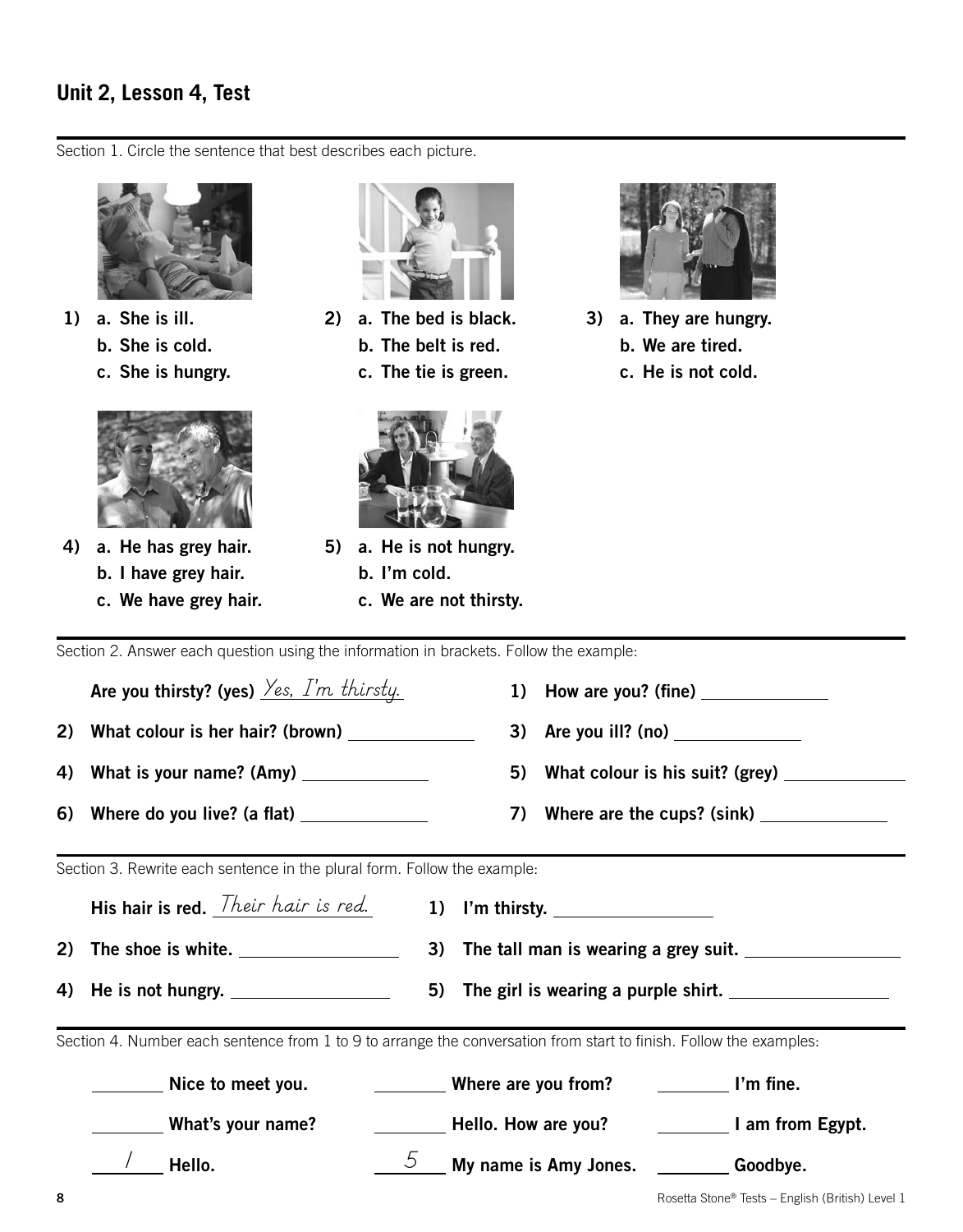#### **Unit 3, Lesson 1, Test**

Section 1. Circle the sentence that best describes each picture.

- 1) *A. He is wearing socks, but he isn't wearing shoes.*
	- *B. He is wearing shoes and socks.*
	- *C. He is wearing shoes, but he isn't wearing socks.*
- 2) *A. The doctor works at the hospital.*
	- *B. The teacher works at the school.*
	- *C. The man works at the park.*
- 3) *A. The man is running inside.*
	- *B. They are running outside.*
	- *C. The woman is running outside.*
- 4) *A. It is morning. The children are eating breakfast. B. It is evening. The children are eating lunch.*
	- *C. It is afternoon. The children are eating dinner.*









Section 2. Choose a word or phrase from each column to form six logical sentences. Each word or phrase should be used only once. Follow the example:

| 1) | We eat              | before     | at night.              |
|----|---------------------|------------|------------------------|
| 2) | I'm wearing a coat  | don't have | drink coffee?          |
| 3) | <b>Twelve comes</b> | works      | in the morning.        |
| 4) | He has a sandwich,  | breakfast  | socks.                 |
| 5) | The man             | and        | thirteen.              |
| 6) | When                | but        | he's eating it.        |
|    | They                | do you     | I'm not wearing a hat. |
|    |                     |            |                        |

Section 3. Rewrite each sentence using negation. Follow the example:

| He is wearing shoes.                                                             | He is not wearing shoes. |   |
|----------------------------------------------------------------------------------|--------------------------|---|
| 1) I have sixteen flowers.                                                       |                          |   |
| $2)$ I'm ill.                                                                    |                          |   |
| 3) The woman has twenty books.                                                   |                          |   |
| 4) We are eating dinner outside.                                                 |                          |   |
| 5) They are drinking coffee in the living room. ________________________________ |                          |   |
| Rosetta Stone® Tests - English (British) Level 1                                 |                          | 9 |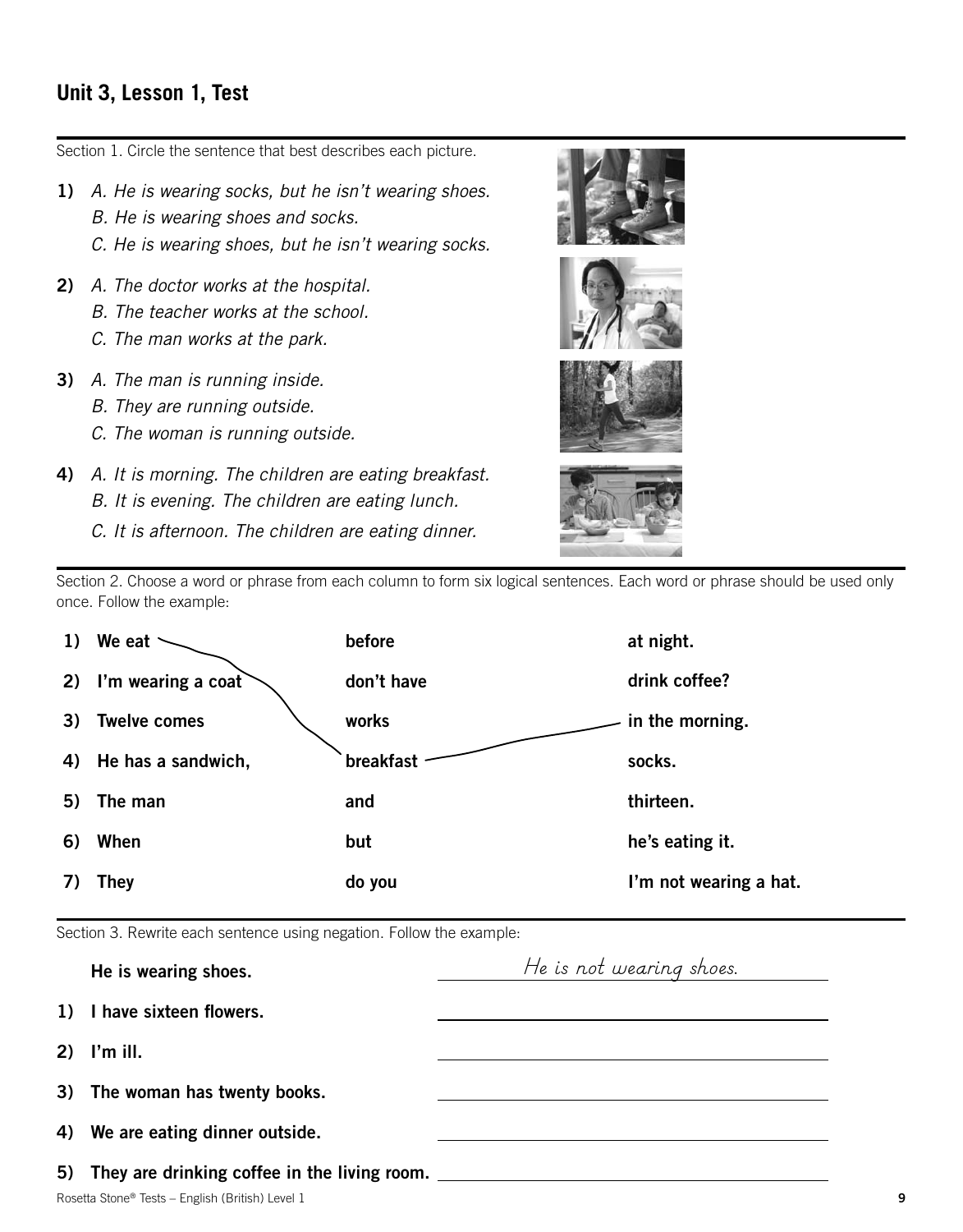## **Unit 3, Lesson 2, Test**

Section 1. Rewrite each sentence with a contraction. Follow the example:

| am eating bread.           |  | $\frac{I'm}{I'm}$ eating bread. 1) They do not have socks. |
|----------------------------|--|------------------------------------------------------------|
| 2) We are visiting Brazil. |  | 3) She does not have a mobile phone.                       |
| 4) I am not tired.         |  | 5) They are tasting the coffee.                            |

Section 2. Circle the word that completes each sentence according to the corresponding picture.



1) They're (*tasting* / *taste*) the bread.



4) His (*fingers* / *toes*) are (*on* / *in*) the table.



2) The socks (*smelling* / *smell*) bad.



5) Her (*hands* / *toes*) are (*in* / *outside*) the water.



3) The man is (*smelling* / *smell*) the flower.



6) This is a (*flower* / *tree*) in the (*autumn* / *winter*).

Section 3. Match the phrases to form complete sentences.

1) We're visiting *A. weeks old.*

- 
- 3) My son is fourteen *C. my father.*
- 4) The sandwich *D. to our house!*
- 5) They're swimming with *E. tasting the apple.*
- 6) The girl is playing a game with F. their children.
- 7) I'm watching television with  $G.$  his sister.
- 2) Welcome <u>and *B.* in a school.</u>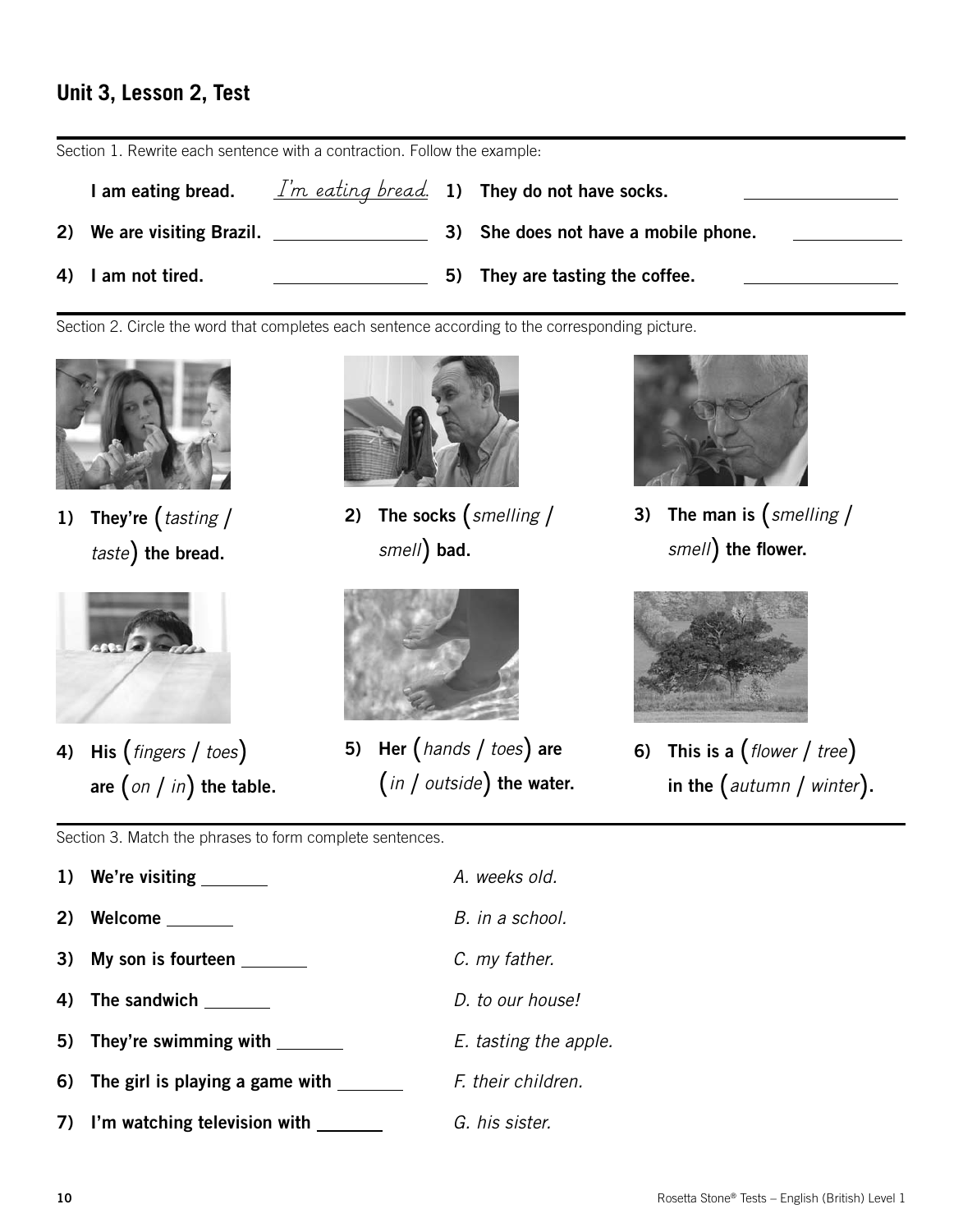## **Unit 3, Lesson 3, Test**

Section 1. Complete the dialogue based on the pictures.





4) \_\_\_\_\_\_\_\_\_ parents speak English.



2) parents from China.



5) speak English. 6) studying



3) We New York.



Russian.

Section 2. Circle the correct answer.

- 1) Do you speak Russian? *a. Yes. I'm speaking Russian.*
	- *b. No. I don't speak Russian.*
- 4) How many books are there? *a. There are twelve books.*
	- *b. These are twenty books.*
- 2) Who is your teacher? *a. He's fine. b. My teacher is Mr Jones.*
- 5) Are you studying English? *a. Yes, he is studying English. b. Yes, I'm studying English.*
- 3) How old is the man? *a. He's thirty years old. b. She's thirty years old.*
- 6) Where do you live? *a. We live in Rome. b. I'm from Rome.*

Section 3. Circle the correct word to complete each sentence.

- 1) (*She's* / *She*) from Russia, but she (*is not* / *doesn't*) speak Russian.
- 2) (*This* / *These*) people (*is* / *are*) from Japan.
- 3) (*My* / *I'm*) teacher is from China. She (*speak* / *speaks*) Chinese. (*Her* / *His*) name is Mei.
- 4) There (*is* / *are*) eight (*dog* / *dogs*). (*It is* / *They're*) running outside.
- 5) How (*many* / *old*) flowers do you (*has* / *have*)? (*We* / *Our*) have sixteen flowers.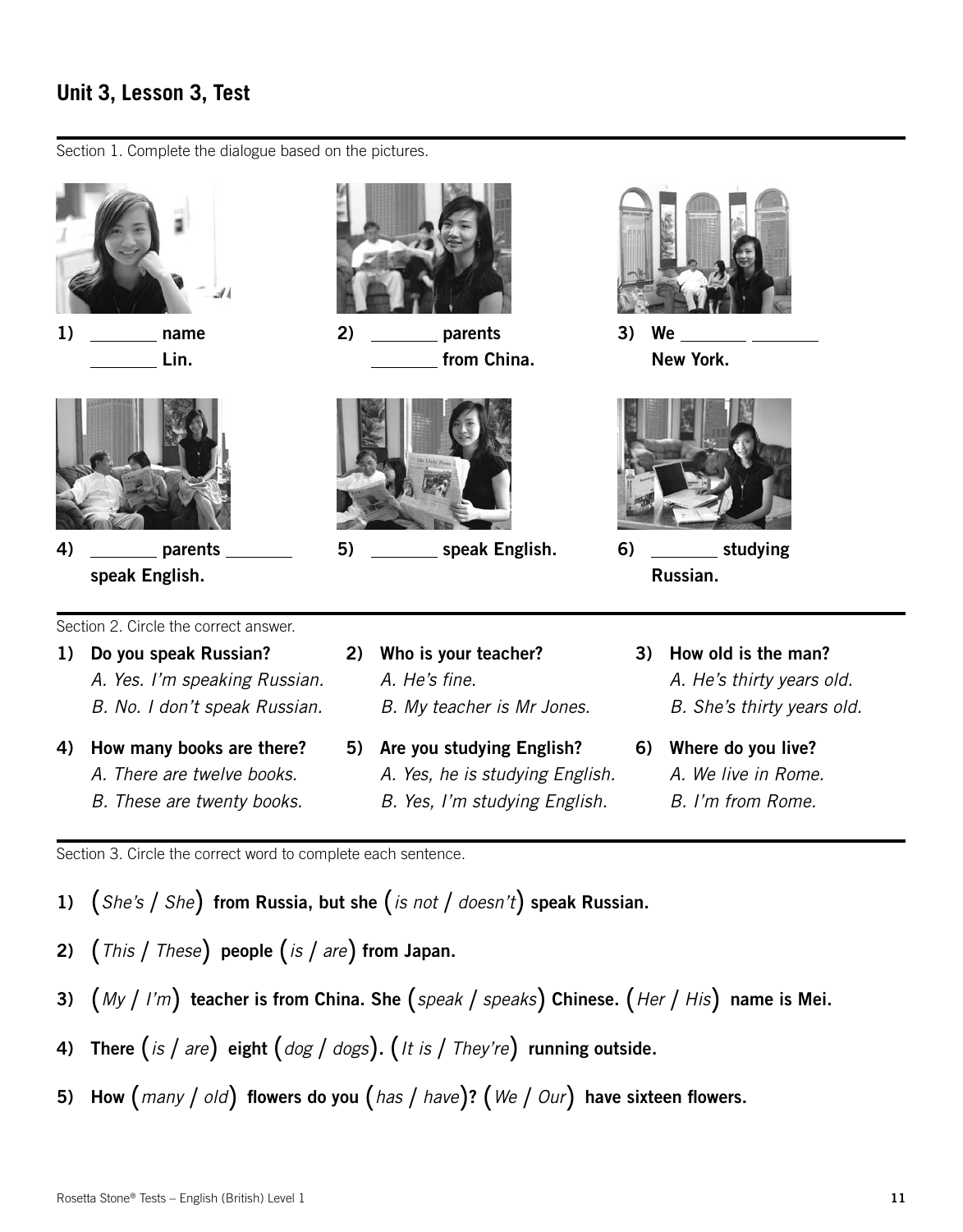# **Unit 3, Lesson 4, Test**

Section 1. Answer each question based on the pictures. Follow the example:



Why are the people in the kitchen? *Because they're washing the plates.*



2) Why is the man drinking water?

 $\overline{a}$ 



1) Why does the dog smell bad?

 $\overline{a}$ 

 $\overline{a}$ 



3) Why are the people in the dining room?

Section 2. Fill in each blank space with the term from the text box that is associated with the given group of words.

1) soap, toothbrush, brush, towel, washing, toothpaste 2) plates, cups, cooking, sink, milk, sandwich, coffee 3) books, teacher, studying, writing, pupils 4) doctors, flowers, ill, visiting 5) television, radio, reading, family, computer 6) tables, eating, chairs, plates, cups, dinner 7) playing, ball, trees, grass, children 8) sheets, sleeping, blanket, pillow, bed *kitchen bedroom living room dining room hospital bathroom park school*

Section 3. Circle the correct word to complete each sentence.

- 1) (*Why* / *How* / *Where*) are you in the kitchen? Because (*I'm* / *my* / *<sup>I</sup>*) cooking.
- 2) (*How* / *Who* / *When*) many eggs is the man buying? (*He* / *His* / *He's*) buying ten eggs.
- 3) (*When* / *Why* / *Who*) is your teacher? (*We* / *We're* / *Our*) teacher is Mr Haddad.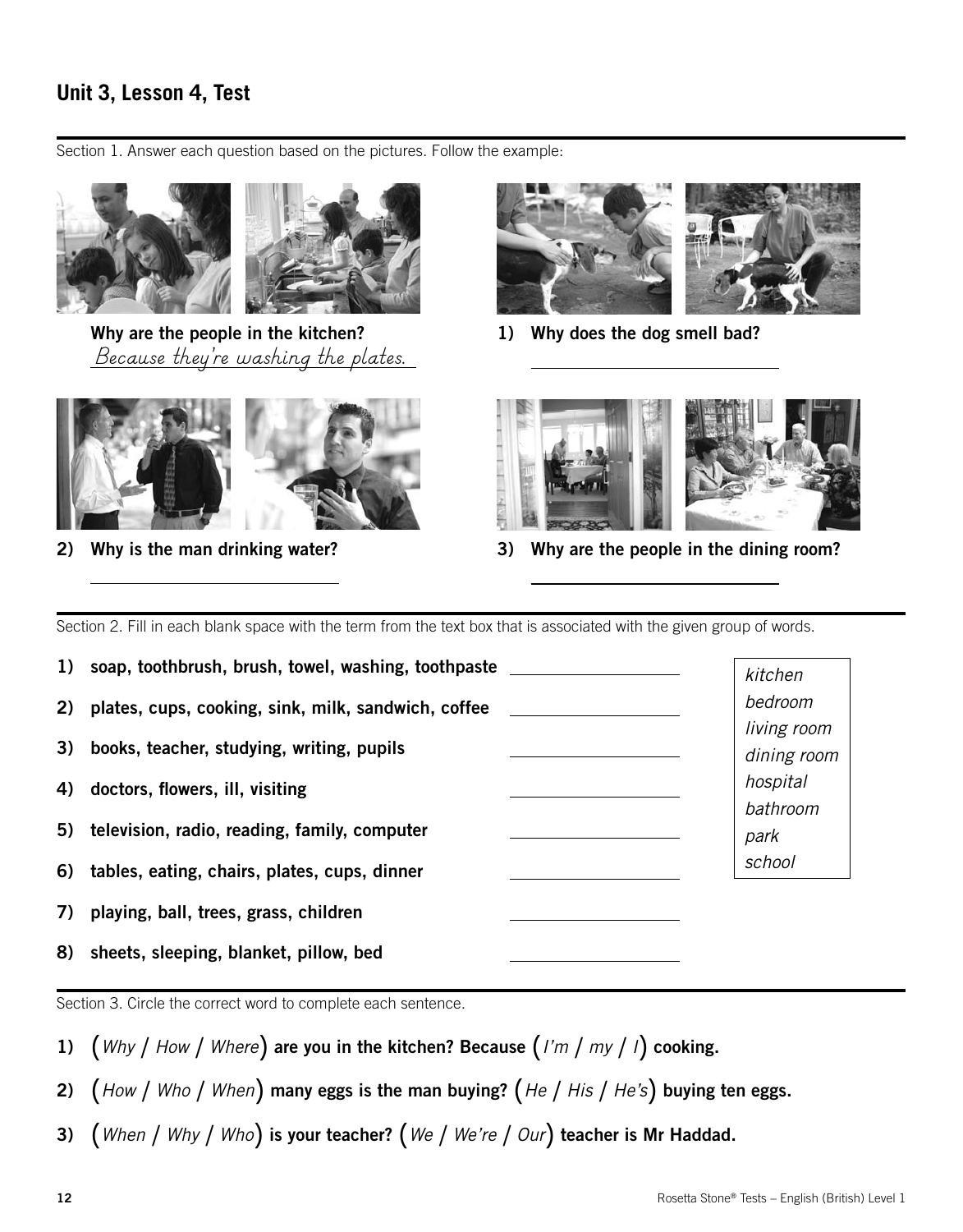#### **Unit 4, Lesson 1, Test**

|    | He's washing his hands. (I)                           | <u>I'm washing my hands.</u> |
|----|-------------------------------------------------------|------------------------------|
|    | 1) I have money. (the woman)                          |                              |
| 2) | You're buying meat. (We)                              |                              |
|    | 3) I'm buying an old car. (new car)                   |                              |
|    | 4) She's shopping at the supermarket. (they)          |                              |
| 5) | My glasses are broken. (not)                          |                              |
|    | 6) I need a new umbrella. (the man)                   |                              |
| 7) | They're selling jewellery at the jewellery shop. (He) |                              |

Section 1. Rewrite the following sentences using the information in brackets. Follow the example:

Section 2. Look at each picture and read the corresponding sentence. If the sentence is correct, write a  $\checkmark$  on the line. If the sentence is incorrect, rewrite it to match the information in the picture. Follow the example:



They're buying cake.  $\overline{a}$ *They are buying meat.*



 $\overline{a}$ 

3) He's shopping at a DIY shop.



1) The blue car is new.

 $\overline{a}$ 

 $\overline{a}$ 



4) My television is not broken.



2) He sells fruit.

 $\overline{a}$ 

 $\overline{a}$ 

*I am washing my hands because they are dirty.*



5) He doesn't want medicine.

Section 3. Answer each question with a logical answer. Follow the example:

Why are you washing your hands?

- 1) Why do you need a new phone?
- 2) Why is the man in the supermarket?
- 3) What are you buying at the bakery?
- 4) Where is the chemist?
- 5) Excuse me, is this the bookshop?

Rosetta Stone® Tests – English (British) Level 1 **a 13 13**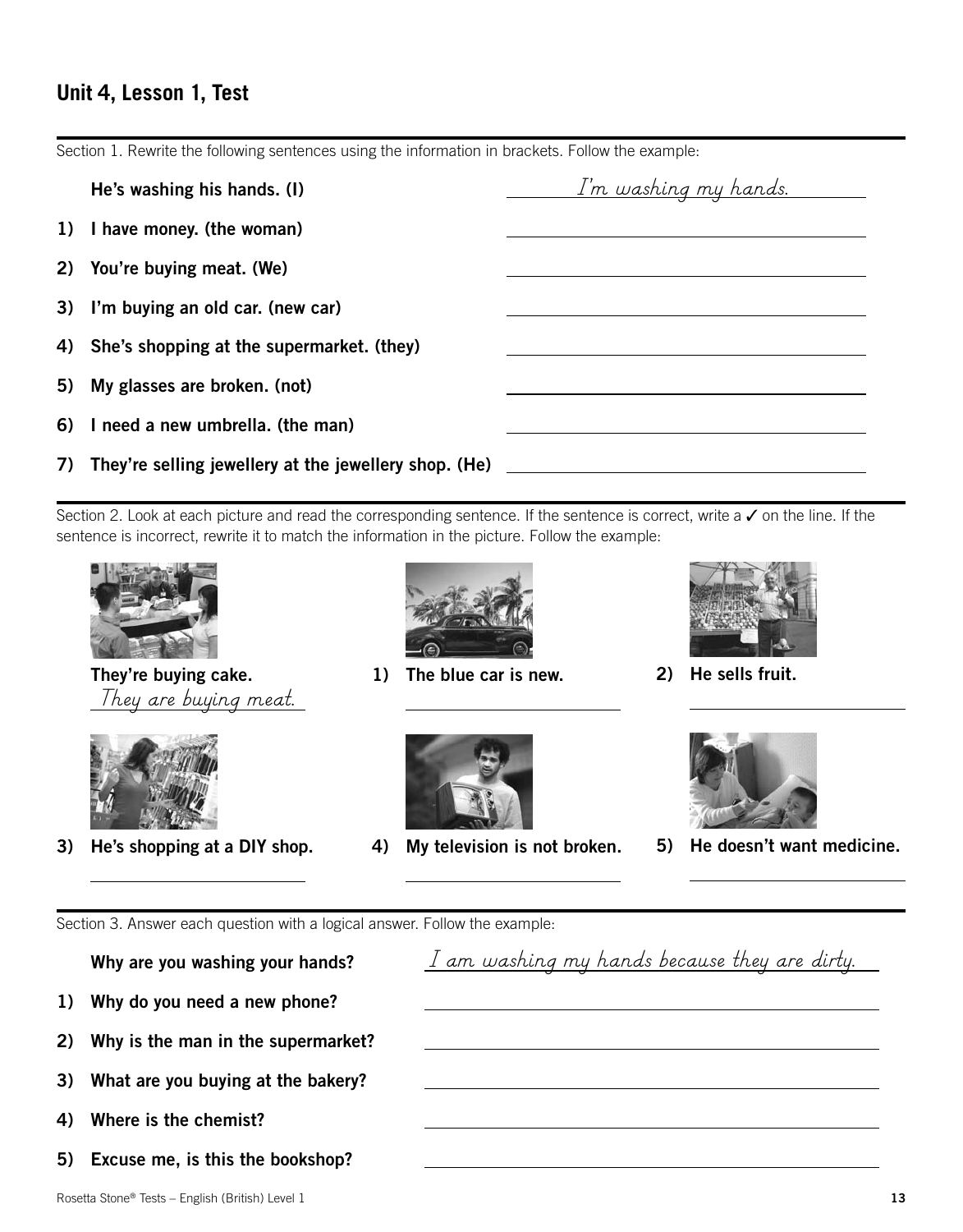# **Unit 4, Lesson 2, Test**

\$1500 1)  $\frac{1}{2}$  more than 2)  $\frac{2}{2}$  less than 2 3) more than 4) less than

Section 1. Complete each sentence based on the corresponding picture.

Section 2. Describe each picture by writing a sentence that is different from the given sentence. Follow the example:

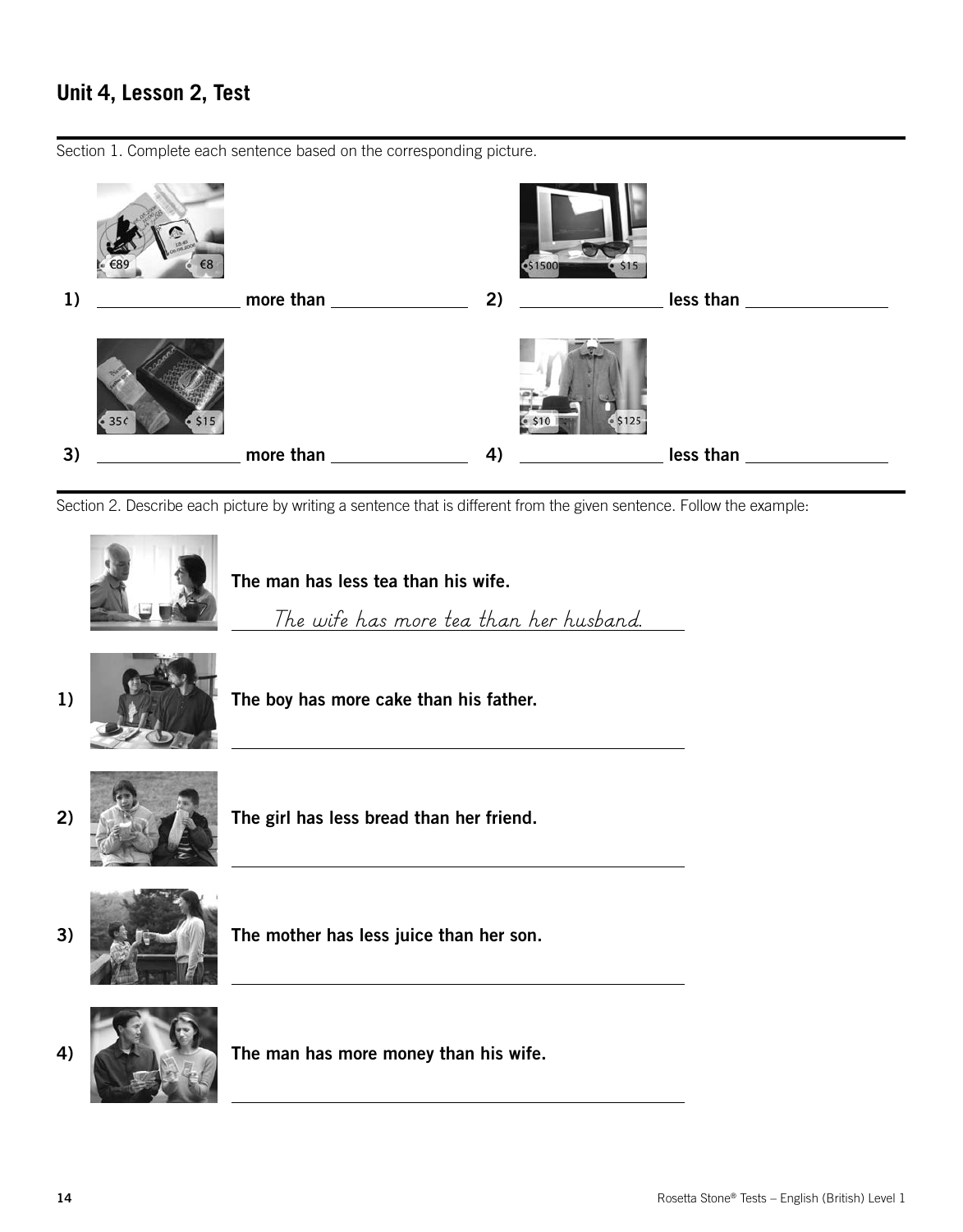#### **Unit 4, Lesson 3, Test**

Section 1. Number each sentence from 1 to 12 to arrange the dialogue from start to finish. Follow the examples:  $\frac{1}{2}$  We sell a metal ladder and a wooden  $\frac{1}{2}$  $\frac{1}{\sqrt{2}}$  Hello. I need a new ladder. ladder. Which ladder do you like more? The metal ladder costs thirty-five euros. Goodbye. *6* Why do you need a new ladder? I need a new ladder because my old  $\underline{\hspace{1cm}}\delta$   $\quad$  How much does the metal ladder cost? ladder is broken. I want the metal ladder. I like the metal ladder more. The metal ladder is lighter than the wooden ladder. Do you want to pay with cash? No. I want to pay with a credit card. Thank you. Section 2. Fill in the missing sentences. 1) She has some books. She has more books. 2) My daughter is young. The summan set of the youngest.  $$500$ 3) This wooden bowl is This plastic bowl is more  $\overline{a}$ inexpensive. inexpensive. Section 3. Complete each sentence to form a logical statement. Follow the example: heavy. *The wooden table is*1) costs ten pounds. 2) more expensive than . 3) **faster than**  $\sim$  **faster than** 

4) **The Contract of the Contract Contract Contract Contract Contract Contract Contract Contract Contract Contract Contract Contract Contract Contract Contract Contract Contract Contract Contract Contract Contract Contract** 

5) **interest and the contract of plastic. is made of plastic.** 

Rosetta Stone® Tests – English (British) Level 1 **b** and the store is the store in the store of the store is the store in the store is the store in the store in the store is the store in the store in the store in the store